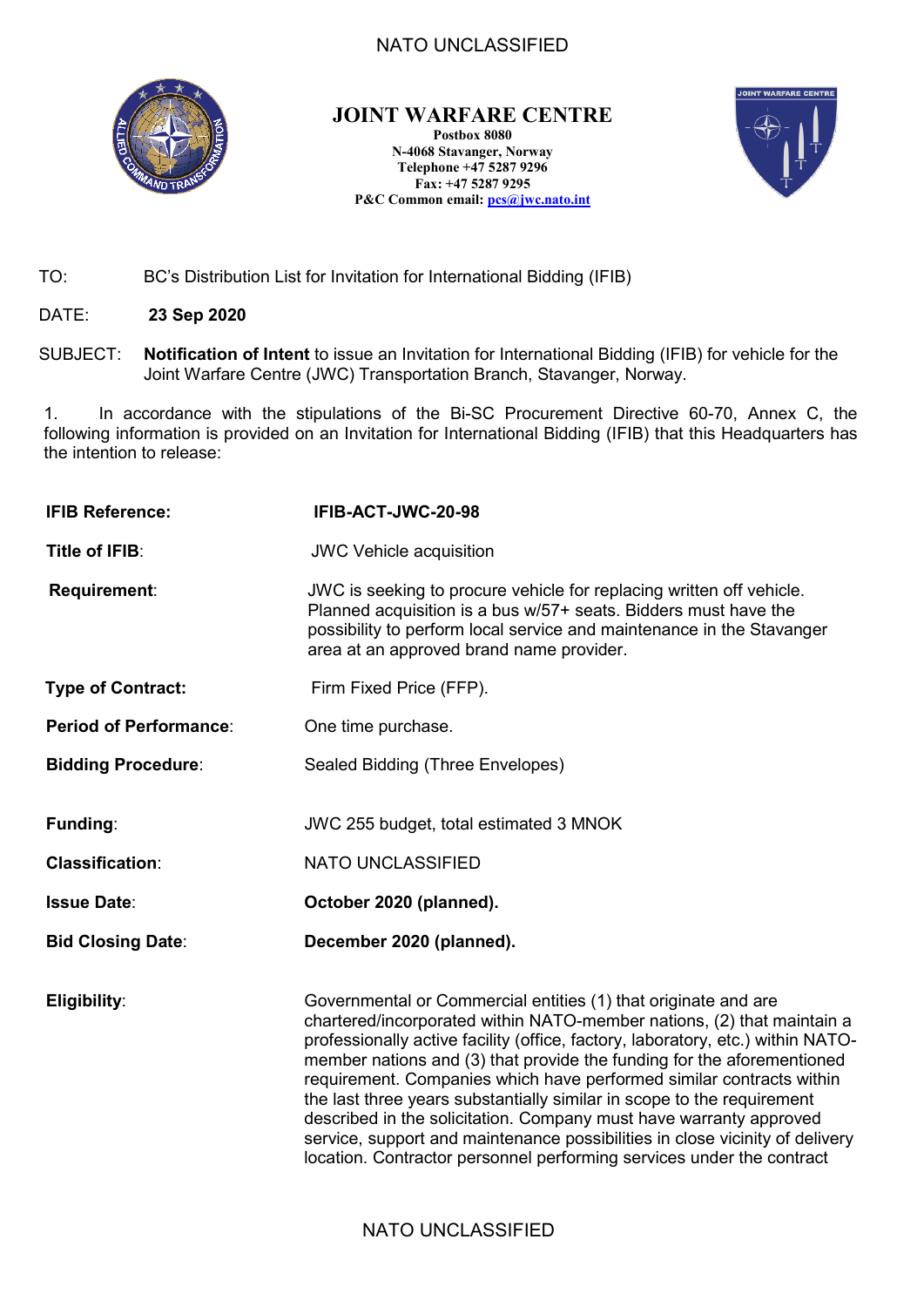#### NATO UNCLASSIFIED

must be citizens of a NATO nation and have appropriate professional training and experience in a related field(s).

| Delivery location(s):   | Stavanger, Norway                                 |
|-------------------------|---------------------------------------------------|
| <b>Partial bidding:</b> | Partial Bidding is not authorised.                |
| Website:                | https://www.jwc.nato.int/organization/contracting |

2. Joint Warfare Centre will directly e-mail this IFIB to all potential bidders and will post the tender documents on the Web site above. Firms that have already been identified are listed in the annex. You are hereby invited to nominate by email and before **23 October 2020**, the name, full address, Point of Contact, telephone, and e-mail address, of other potential bidders established within your country. This and any other correspondence hereto is to be addressed to:

> JOINT WARFARE CENTRE BUDFIN – Purchasing and Contracting Office Attn: Mr. Torgeir Strand – Buyer PO BOX 8080, 4068 Stavanger, Norway Tel: +47 52 87 92 96 NATO UNCLASSIFIED [torgeir.strand@jwc.nato.int](mailto:torgeir.strand@jwc.nato.int) and [pcs@jwc.nato.int](mailto:pcs@jwc.nato.int)

*(Original signed)*

Kjetil Sand NATO Civ, A3 Chief Purchasing & Contracting Joint Warfare Centre